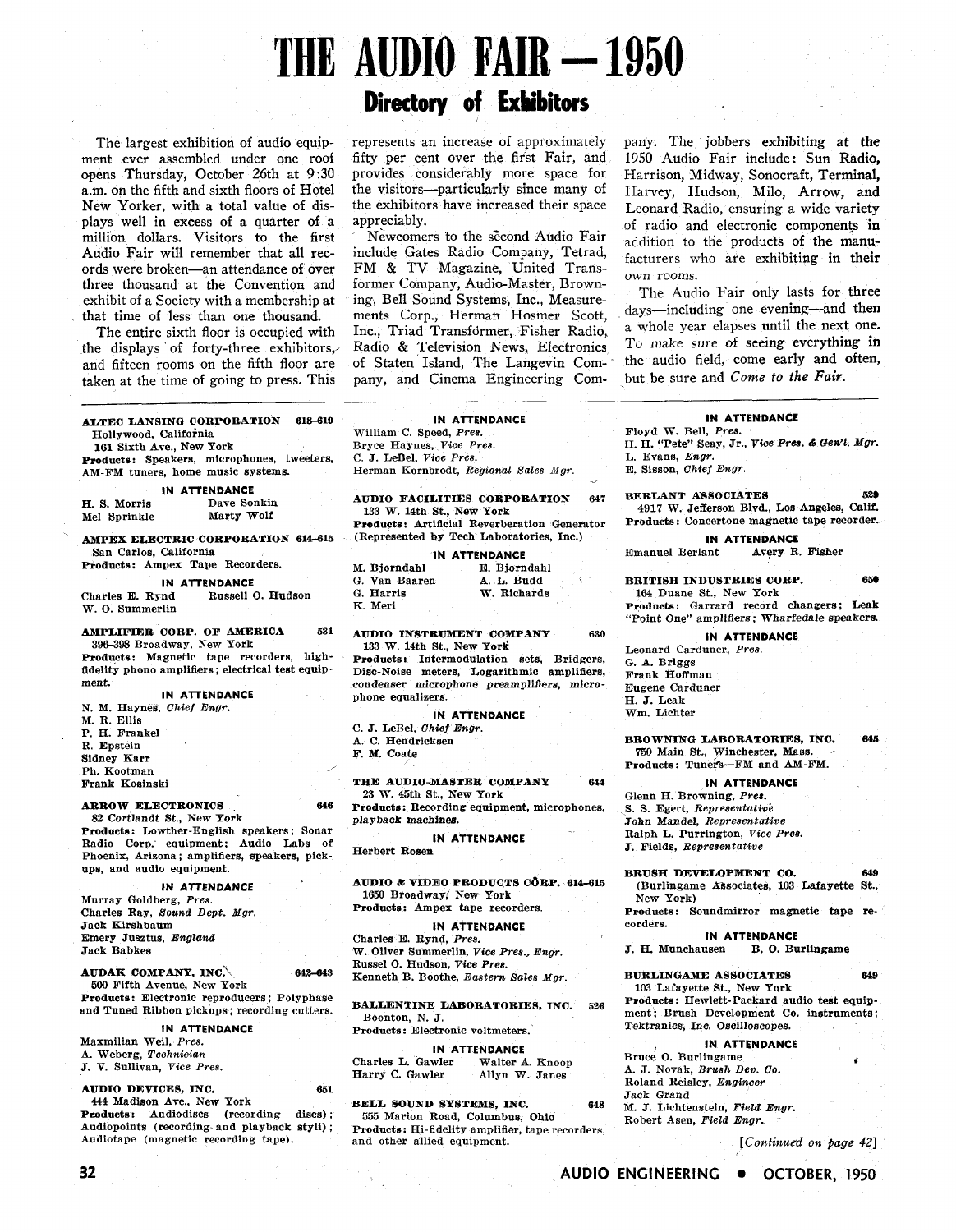# - **FAIR EXHIBITORS**

[from page 32]

CINEMA ENGINEERING COMPANY **516**  1510 W. Verdugo Ave., Burbank, Calif. Products: Magnetic recorders; equalizers, wave filters, precision resistive devices.

**IN ATTENDANCE**  Art Davis, *Chief Engineer* 

CLOUGH-BRENGLE CO. **526**  (Gawler-Knoop Co., 1060 N. Broad St., Newark, N. J.)

Products: Sweep-frequency generators, instruments.

**IN ATTENDANCE**<br>Charles L. Gawler Walter Charles L. Gawler Walter A. Knoop<br>H. C. Gawler Allen W. Janes Allen W. Janes

THE DAVEN COMPANY **616** 

191 Central Ave., Newark, N. J. Products: Attenuators; potentiometers; laboratory test equipment such as-transmission measuring sets, electronic voltmeter, output power meter; augio effects filters, RF and Video components, resistors, switches, etc.

#### **IN ATTENDANCE**

Lewis Newman, *Pres.*  J. P. Smith, *Chief Engr.*  Richard J. Newman, *Engineer*  E. L. Grayson, *Sales Mgr.*  C. F. Scott, *Engineer*  K. K. Garrison, *Engineer* 

ALLEN B. DUMONT LAB., INC. 526 (Gawler-Knoop Co., 1060 N. Broad St., Newark, N. J.)

Products: Cathode ray oscillographs, voltage and time calibrators.

**IN ATTENDANCE**<br>wler Walter A. Knoop Charles L. Gawler Walter A. Know<br>Harry C. Gawler Allen W. Janes Harry C. Gawler

#### ELECTRONICS OF BTATEN ISLAND, N. Y. **557**

**383** Victory Blvd., Staten Island, N. **Y.**  Products: Loudspeaker horn enclosures; cabinetry and custom audio devices.

**IN ATTENDANCE**  Simon Friedland

#### ELECTRONIC WORKBHOP, INC. **654**  351 Bhecker St., New York Products: Audio amplifiers, oscillators, enstom equipment, instruments.

#### **IN ATTENDANCE**

H. F. Sterling, *Pres.*  Alan Sobel, *Engineer* Len Sherry, *Engineer*  Frank Ganci, *Gem. Mgr.*  Jay Carver, *Prod. Mgr.*  Jan Sqrjala, *Techndcian* 

ELECTRO-VOICE, INC. **629**  Buchanan, Mich.

Products: Microphones, pickups, cartridges, loudspeakers, loudspeaker cabinets and components, TV boosters.

#### **IN ATTENDANCE** '

A. R. Kahn, *Pres.*  H. T. Souther, *Mgr. Spkr. Div. W.* F. Soules, *Sale8 Mgr.*  **J.** *E.* Willson, *Eastern Sales Mgr.* 

# FAIRCHILD RECORDING EQUIP. CORP.

**154th St. & 7th Ave., Whitestone, N. Y. 653** Products: Tape recorders and equipment.

**IN ATTENDANCE**<br>**Jay H. Quinn** Leon A. Leon A. Wortman

#### FM & TV MAGAZINE **689**

Great Barrington, Mass. Products: FM & TV Magazines; audio equipment for demonstration.

#### **IN ATTENDANCE**

Milton B. Sleeper, *Publisher*  Charles Fowler, *Bua. Mgr.*  Ray Allison, *A88oc. Editor* .

FISHER RADIO SALES CO., INC. **529**  41 E. 47th St., New York

Products: Concertone magnetic tape recorders.

**IN ATTENDANCE**  Avery R. Fisher

GATES RADIO COMPANY 607 Quincy, Illinois Products: Broadcast station, speech input

equipment and accessories.

#### **IN ATTENDENCE** ,

Fred 0. Grimwood, *Vice Pres.*  Norbert Yochem, *Chief Audio Engr.*  Owen J. McReynolds, *Eastern Sales Mgr.*  L. Cervone, *N. Y. and New England Sales Engr.* 

GAWLOR-KNOOP COMPANY **526**  (Manufacturers' Representatives) 1060 Broad St., Newark, N. J. Representing: Allen B. DuMont Laboratories; Ballantine Laboratories; Clough Brengle Ce. Products: Audiomatic sweep generator ; audig oscillator ; electronic voltmeter ; cathode-ray oscillographs.

#### **IN ATTENDANCE**

Harry C. Gawler, *Partner*  Walter A. Knoop, *Partner*  Charles L. Gawler, *Partner*  Allyn W. Janes

GENERAL ELECTRIC COMPANY **<sup>832</sup>** Electronics Park, Syracuse, N. Y. Products: Speakers, standard and professional pickup cartridges, styli, tone arms, preamplifiers, and phono-tuner kit.

#### **IN ATTENDANCE**

E. A. Malling, *Sales Mgr., Component part8 T.* J. Nicholson, *Asst. to Sales Mgr.*  Mark Woodworth, *Comml. Engineer* ,

HARRISON RADIO CORPORATION **608**  225 Greenwich St., New York Products: Assorted audio equipment.

**IN ATTENDANCE**  Bil Harrison

HARVEY RADIO COMPANY, INC. **681**  103 W. 43rd St., New York Products: Assorted audio equipment

**IN ATTENDANCE**  Harvey E. Sampson, *Pres.*  Sam Findling, *Store Mgr.*  Roy Neusch, *Sales Mgr.*  George Zarrin, *Asst. Store Mgr.* 

#### ~UDSON RADIO **Q;** TELEVISION 00RP.

212 Fulton St., New York Produets: Audio, AM and FM equipment and components.

## **IN ATTENDANCE**<br> **Sol Baxt, Pres.** L. Klein, Sol Baxt, *Prea.* L. Klein, *Sale8 Mgr.*

**6s5** 

| C. Carlson  |  | A. Straus |  |
|-------------|--|-----------|--|
| L. Friedman |  | E. Samuel |  |
|             |  |           |  |

LANGEVIN MANUFACTURING CORP. 588 37 W. 65th St., New York

Products: Nicrophone and line amplifiers, tube and selenium power supplies, transformers, fixed-frequency receivers.

#### **IN ATTENDANCE**

D. **9.** Morgan, *Pres.*  Paul Zolwier, Sales Service Supervisor  $F. K.$  Hankinson, *Transformer Sales Mgr.* David Fidelman, Project Engr.

G. V. Rosenquist, Gen. Mgr. John Harris, *Chief Engr.*  John Guenther, *Project Engr.* 

# JAMES B. LANSING SOUND, INO.

2439 Fletcher Drive., Los Angeles, Calif. Products: Speakers of quality.

**IN ATTENDANCE**  Leonard Larson

LEONARD RADIO, INC. **686 09** Cortlandt St, Xew York Products: Miscellaneous audio items; speakers, amplifiers, microphones, and tunera

**IN ATTENDANCE**  Sidney Schugar, *Mgr,*  Joseph Chislo, *Engr.*  Arthur Priest, *Adv. Mgr.*  Ellis Rosen. *Balesman* 

#### **MAGNECORD, INC.** 604-605-606

**360** 11'. Blichigan Ave., **Chicago,** Ill. Products: Magnetic recording and reproducing equipment, amplifiers, and speakers.

**IN ATTENDANCE C.** GI. Barker, *Vice Pres.* 

McINTOSH ENGINEERING LABORATORY<br>604-605-606

Silver Spring, Maryland Products: Amplifiers.

**IN ATTENDANCE**  Frank McIntosh

**MEASURMENTS CORPORATION** 627

Boouton, N. J. Products: Test equipment.

#### **IN ATTENDANCE**

H. W. Houck, Pres. Jerry B. Minter, *Chief Engr.* Ed-ar M. Weed, Ada. *Mgr.*  Wm. Albert, *Dir. of Purchases* John M. Van Beuren, Chief Res. Engr. **X.** C. Doland, *Bales Mgr.*  john *H.* Redington, *Salee Bngr.* 

MIDIVAY RADIO **AND** TELEVISION **COBP. 608** 

**00** W. 45th St., New **York**  Products: High-Fidelity sound equipment.

#### **tN ATTENDANCE**

Paul Berke, *Pres.*  IIarold Kdhn, *Seo'y.*  Sol Sterman. *Treaeursr*  Harry Dinmond. *Vice Pre8.*  Hy Rosenberg, *Adv. Zgr.* 

42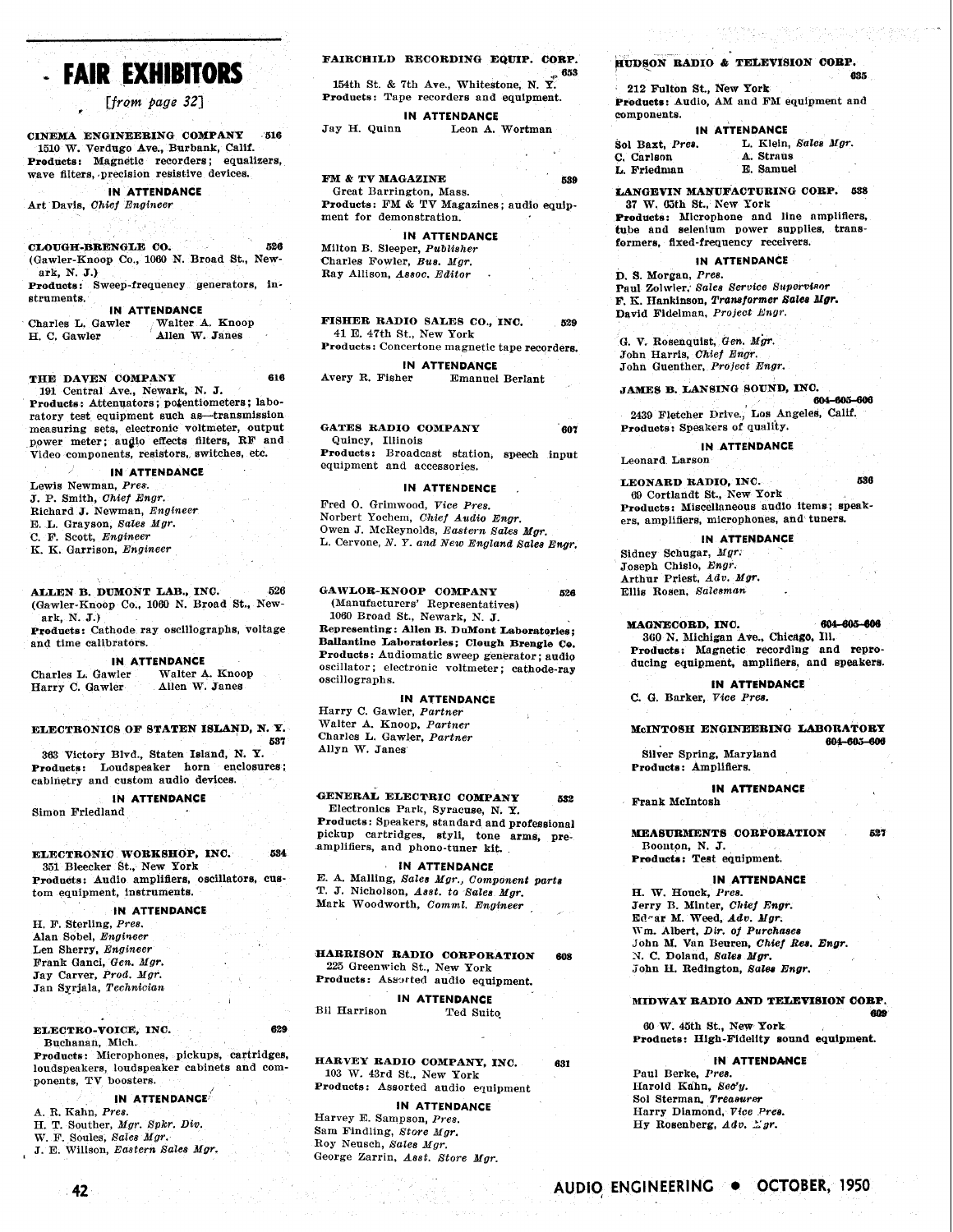#### MILO RADIO & ELECTRONICS CORP. 641 200 Greenwich St., New York

speakers Products: Amplifiers, pickups, microphones, tape recorders, and assorted audio equipment.

#### IN ATTENDANCE

Milton Putterman, Pres. Leo Klein, Gen. Mgr. Basil Guerra, Salesman Al Patane, Mgr. Sound Dept. Mal Tepper, Store Mgr. Mattie Williams, Pur. Mgr.

PANORAMIC RADIO PRODUCTS. INC. 626 10 S. Second Ave., Mt. Vernon, New York<br>Products: Model AP-1 Panoramic Sonic Analyzer, Model SB-7 Panoramic Ultrasonic Analyzer, Panoramic Sonic Response Indicator.

**IN ATTENDANCE** 

Bernard Schlessel, Sales Mgr. Robert Shologan, Engr. Robert Augustine, Engr.

#### PEERLESS ELECTRICAL PRODUCTS DIV. 618-619

(Altec Lansing Corp.)

44

101 Sixth Ave., New York Products: Power transformers; filter chokes; input, interstage, output, modulation, and replacement transformers. "A transformer for<br>every audio application."

#### IN ATTENDANCE

| H. S. Morris | Dave Sonkin |
|--------------|-------------|
| Mel Sprinkle | Marty Wolf  |

THE PERMOFLUX CORPORATION 640 4900 W. Grand Ave., Chicago, Ill. Products: Loudspeakers and headsets. R. S. Fenton, Sales Mgr. L. M. Heineman Mike Del Camp, Asst. to Sales Mgr.<br>Rex L. Munger, Jobber Sales Mgr.

Products: Pickup cartridges, arms, equalizers, and associated pre-amplifiers and amplifying components; loudspeakers; intermodulation distortion measuring devices.

IN ATTENDANCE

Norman C. Pickering, Pres. George Petelin, Sales Dept. Walter O. Stanton, Vice Pres.

#### PRESTO RECORDING CORPORATION 612

P.O. Box 500, Hackensack, N. J. Products: Disc and tape recording equipment; disc and tape transcription equipment; amplifiers; blank recording discs.

#### IN ATTENDANCE

George J. Saliba, Pres. Thomas B. Aldrich, Sales Mgr. Irv. Rosenblatt, Engr. M. M. Gruber, Sec'y. John Strampfer, Prod. Mgr. Fred Jorysz, Engr.

### RADIO CORPORATION OF AMERICA

**RCA-VICTOR DIVISION** 

Camden, N. J. Harrison, N. J. Products: Magnetic tape and film recording equipment, microphones, amplifiers, loud-

#### $\mathbf{a}$

| J. P. Taylor    | A. K. Ward     |
|-----------------|----------------|
| C. M. Lewis     | R. A. Teare    |
| M. A. Trainer   | W. L. Tesch    |
| A. C. Lindquist | T. A. DeSimone |
| W. O. Hadlock   | W. L. Lawrence |
| L. T. LaPatka   | L. LeKashman   |

#### RADIO MUSIC CORPORATION **825**

84 S. Water St., Port Chester, N. Y. Products: Audio equipment design, development, and manufacturing.

#### **IN ATTENDANCE**

Lionel Cornwell Donald Hevil J. F. Rigby

#### **RADIO & TELEVISION NEWS** 533 366 Madison Ave., New York 185 N. Wabash Ave., Chicago, Ill. Products: Magazines.

IN ATTENDANCE

Oliver Read Murray Goldman Leonard R. Osten Jerome Jacobs Harrie K. Richardson

#### RANGERTONE, INC.

621 73 Winthrop St., Newark, N. J. Products: Multichannel tape recorders, professional tape recorders, synchronized tape recorders.

#### IN ATTENDANCE

Sam L. Ackerman R. H. Ranger F. Whitelrouse P. Brubaker A. V. Colabella Robert Walker

#### SATURDAY REVIEW OF LITERATURE 539 25 West 45th St., N. Y.

Products: "America's No. 1 Recording Section"

#### **IN ATTENDENCE** Jay Woodruff, Advt. Mgr. Rec. Sec. Irving Kolodin, Editor Roland Gellatt, Assoc. Editor Edward T. Canby, New Recordings Bert Garmise, Dial of Recordings

#### HERMON HOSMER SCOTT, INC.

385 Putnam Ave., Cambridge, Mass. Products: Dynaural noise suppressors, highfidelity audio amplifiers, sound and vibration measuring equipment, electronic and acoustical laboratory apparatus.

#### IN ATTENDANCE

 $H.$  H. Scott, Pres. E. G. Dyett, Jr., Prod. Mgr. V. H. Pomfer, Sales Mgr.

MARK SIMPSON MFG. CO., INC. 608 32-28 49th St., Long Island City, N. Y. Products: Magnetic tape recorders, transcription players, high-fidelity amplifiers, and sound systems.

#### **IN ATTENDANCE**

Mark Simpson, Pres. G. L. Werner, Chief Engr. Henry Berlin, Sales Engr. R. Asen Miryam Simpson, Vice Pres. David Libsohn, Asst. Sales Mgr. S. Nachligall, Exec. Engr. **Bill Wolfner** 

REEVES SOUNDCRAFT CORP. 602 35-54 36th St., Long Island City, N. Y. Products: Blank recording discs, magnetic recording tape, recording accessories.

#### **IN ATTENDANCE**

A. C. Travis, Vice Pres. John Travis, Sales Engr. Don. E. Ward, Sales Mgr. David Ruark, Adv. Mgr.

REK-O-KUT COMPANY, INC. 836-837 38-01 Queens Blvd., Long Island City, N. Y. Products: Rek-O-Kut recording and equipment, motors, turntables, and equipment.

#### IN ATTENDANCE

George Silber, Pres. H. Siegal, Asst. Sales Mgr. Sidney Simonson, Vice Pres. Frank Scanell, Sound Engr.

SOMERSET LABORATORIES, INC. 1701 Palisades Ave., Union City, N. J. Products: Amplifiers and noise suppressors.

#### IN ATTENDANCE

Carl E. Ring, Pres. Frank Guenther, Engr. Edw. Van Rosser, Assistant Sidney Colerrian, Chief Engr. Helen Connelly, Sec'y.

SONAR RADIO CORPORATION 59 Myrtle Ave., Brooklyn, N.Y. Products: Tape recorders and allied audio equipment.

## **IN ATTENDANCE**

Edw. A. Babkes, Pres. Syd. D. Yarm, Mech. Engr. Jack Babkes, Chief Engr. Anthony Spam, Asst. Engr.

#### STEPHENS MANUFACTURING CORP. 626 8538 Warner Dr., Culver City, Calif. Product: Loudspeakers and microphones,

#### IN ATTENDANCE

Robert L. Stephens, Pres. Sam S. Egert, Representative Michael Scott, Representative Norman Simons, Export Mgr. Jack Fields, Representative

# AUDIO ENGINEERING . OCTOBER, 1950

 $\cdot$ <sub>1</sub>

528

632-633-634

speakers, component parts.

| IN ALIENVANJE |                |  |
|---------------|----------------|--|
| . P. Taylor   | A. K. Ward     |  |
| . M. Lewis    | R. A. Teare    |  |
| I. A. Trainer | W. L. Tesch    |  |
| C. Lindauist  | T. A. DeSimone |  |
| V. O. Hadlock | W. L. Lawrenc  |  |
| . T. LaPatka  | L. LeKashman   |  |
|               |                |  |